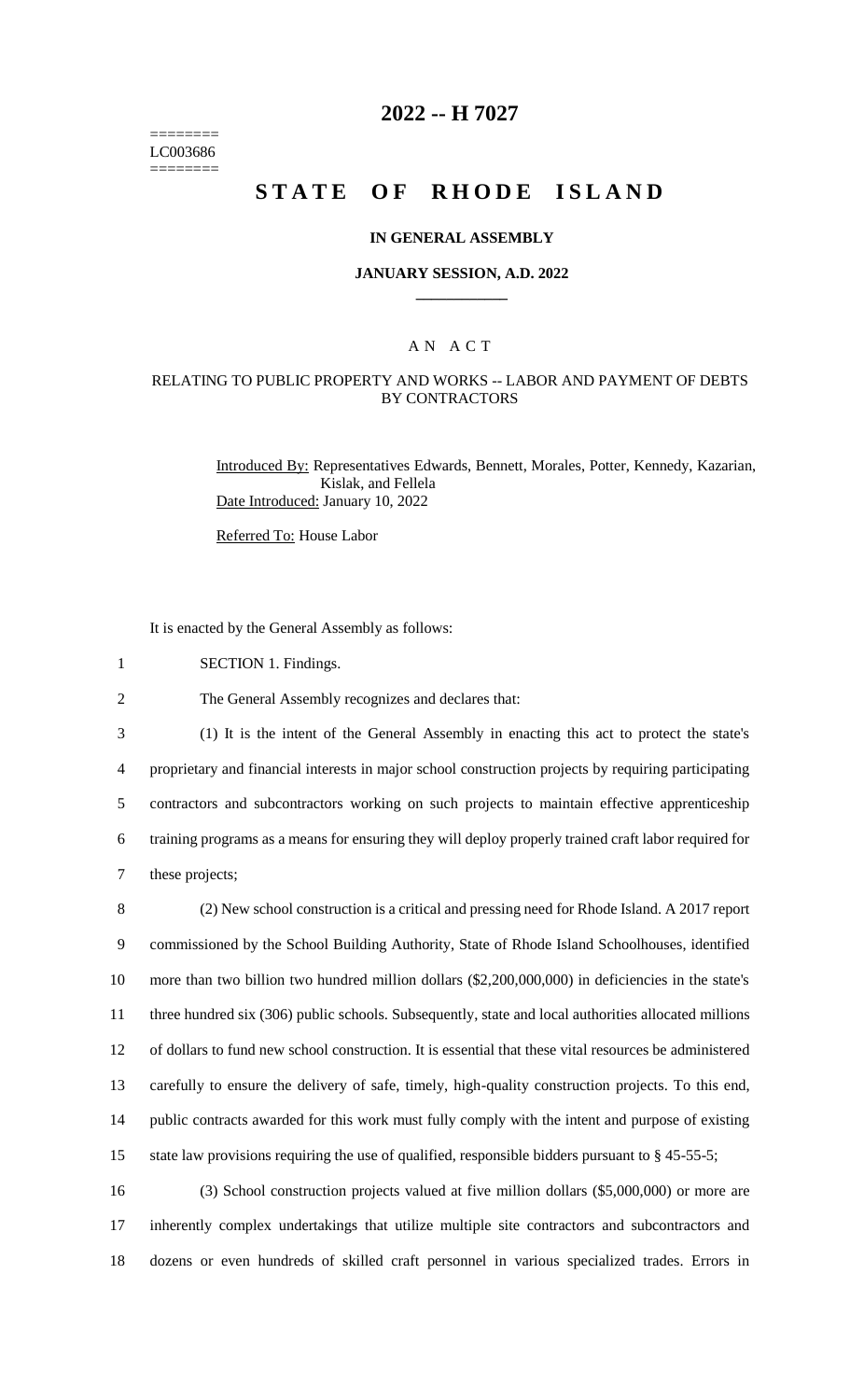construction planning on such projects can result in cost overruns, inferior quality, increased safety risks, and schedule delays that can disrupt the timely delivery of educational services. Such effects are especially problematic where they are caused by flaws in project staffing insofar as construction is both a highly skilled and labor-intensive industry. While these challenges exist under virtually any market conditions, the construction industry is currently facing acute, widespread labor shortages that pose unprecedented risks to future project delivery. Unless effective policy responses are developed to address this skills crisis, it is estimated there will be a national shortage of one million five hundred thousand (1,500,000) construction workers by 2022. Consider the following research studies: The Associated General Contractors of America, Eighty Percent of Contractors Report Difficulty Finding Qualified Craft Workers to Hire As Association Calls for Measures to Rebuild Workforce (August 29, 2018); Construction Labor Market Analyzer, Construction Users RoundTable, The Long-Term Outlook for Construction 6 (2017); Petrochemical Update, Heather Doyle, Craft Labor Shortage Seriously Affecting Mega Projects: Poll, (June 29, 2017). Given these circumstances, Rhode Island, like virtually all other states, has been struggling for several years with this skills gap and has been working to address the growing risks posed by this challenge. Building Futures, Gerard M. Waites, Ahead of the Curve: Increasing Apprentice Utilization in Rhode Island's Construction Industry, (March 2013); Building Futures, Beth Ashman-Collins, Phase 1 - Skills Gap Analysis, RI Construction Trades. (April 25, 2008);

 (4) These construction labor shortages, which have been extensively documented in both national and local research reports, are already causing serious disruptions to project delivery in the form of negative effects on project cost, schedule, safety, and quality. Consider the following research studies: Virtual Builders Exchange, Adolfo Pesquera, Labor Shortages Spur Increased Pay/Benefits, Yet Construction Firms Bullish on 2019,(January 4, 2019); Associated Builders and Contractors, Inc., ABC Highlights Construction Worker Shortage During National Apprenticeship Week, (November 15, 2017); The Aspen Institute: Workforce Strategies Initiative, Maureen Conway and Allison Gerber, Construction Pre-Apprenticeship Programs: Results from a National Survey 6-7 (2009);

 (5) Substantial research also shows that apprenticeship training programs are one of the most viable solutions for addressing these challenges because it has long been recognized as a matter of public policy and industry practice that using apprenticeship training programs effectively and reliably develops a skilled workforce to meet our nation's construction industry needs, including critical infrastructure programs, such as educational facilities. To this end, the U.S. Congress passed the National Apprenticeship Act, Pub. L. No. 75-308, 50 Stat. 664, in 1937 to promote the use of structured education and training in the skilled crafts and trades through formal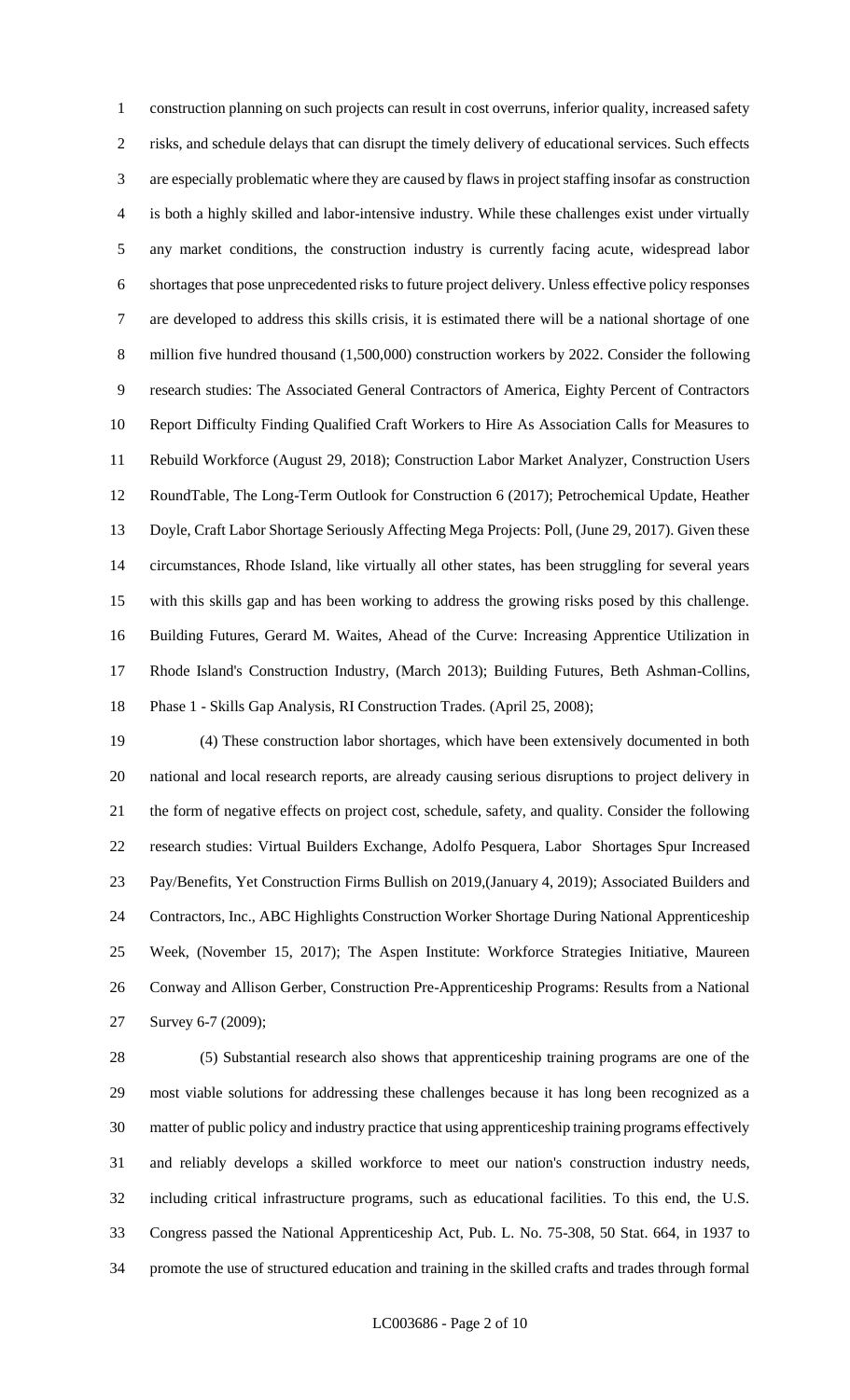#### apprenticeship training programs;

 (6) The value, benefits, and utility of using apprenticeship-training programs in the construction industry have been verified by numerous public and private research projects over the past several years. Consider the following research studies: Case Western Reserve University and U.S. Department of Commerce, The Benefits and Costs of Apprenticeship: A Business Perspective; The Council of Economic Advisors, Addressing America's Reskilling Challenge 7-8 (2018); The Workforce Training & Education Coordinating Board, a Washington state agency, Workforce Training Results (2015); U.S. Departments of Labor, Commerce, Education, and Health and Human Services, What Works in Job Training: A Synthesis of the Evidence 8 (2014); The Aspen Institute: Workforce Strategies Initiative, Matt Helmer and Dave Altstadt, Apprenticeship: Completion and Cancellation in the Building Trades 8-9 (2013); Mathematica Policy Research, Debbie Reed et. al, An Effectiveness Assessment and Cost-Benefit Analysis of Registered Apprenticeship in ten (10) States (2012); and Urban Institute, Robert Lerman et al., The Benefits and Challenges of Registered Apprenticeship: Sponsors' Perspective ii (2009) .

 (7) Given these factors, apprenticeship programs that are operated in accordance with federally established qualification standards under 29 C.F.R. § 29 have been relied upon for more than eighty (80) years as the most effective and reliable method for conducting skills training in construction, and such programs are broadly relied upon for addressing the industry's current skills crisis. Recognizing these benefits, approximately a dozen states have enacted legislation requiring contractors to participate in formal apprenticeship programs as a condition for performing public works projects. Rhode Island adopted such a policy for general public works projects in 2014 by enacting § 37-13-3.1. Private sector construction organizations, such as the Construction Users Roundtable, support similar strategies and have recommended that those responsible for large capital projects require site contractors to participate in credible skills training programs as a condition of performing work on their projects. Consider the following research study: Construction Users Roundtable, Skilled Labor Shortage Risk Mitigation (January 2015); and

 (8) Requiring contractors and subcontractors on major school construction projects to participate in apprenticeship training programs will help ensure that craft labor personnel on such projects are properly trained by verifying that they are either apprentices currently enrolled in bona fide programs or graduates of such programs. These efforts will also promote needed workforce development efforts in construction that are critical for ensuring future projects are properly staffed with qualified construction craft personnel.

 SECTION 2. Sections 37-13-1, 37-13-3.1 and 37-13-14.1 of the General Laws in Chapter 37-13 entitled "Labor and Payment of Debts by Contractors" are hereby amended to read as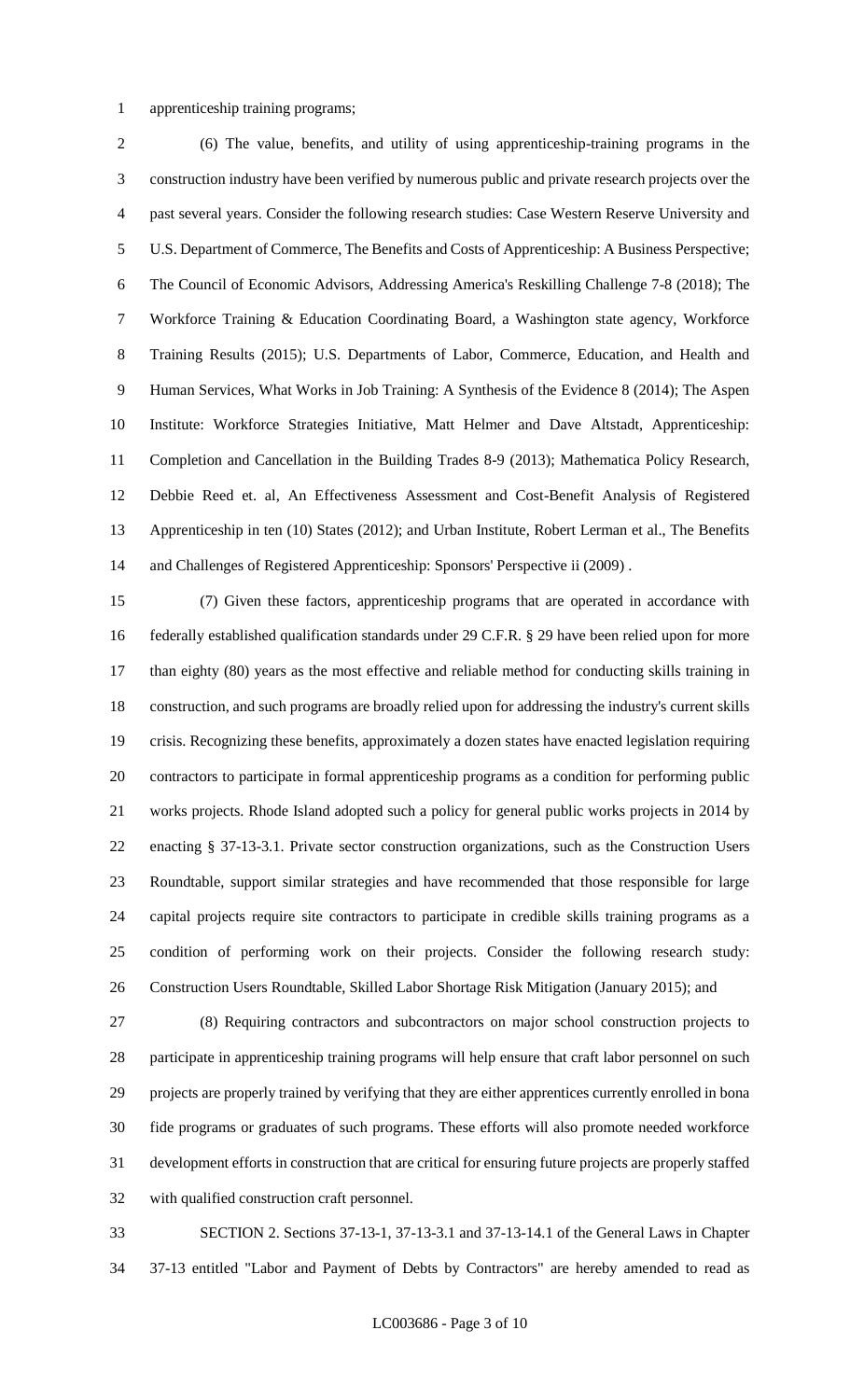## follows:

| $\overline{2}$ | 37-13-1. Definitions.                                                                                        |
|----------------|--------------------------------------------------------------------------------------------------------------|
| 3              | As used in this chapter:                                                                                     |
| 4              | (1) "Approved apprenticeship program" or "apprenticeship program" means an                                   |
| $\mathfrak{S}$ | apprenticeship program that has been approved by the U.S. Department of Labor, or by a                       |
| 6              | recognized state apprenticeship agency, pursuant to 29 C.F.R. Parts 29 and 30; however, such                 |
| $\tau$         | programs shall not include those that have obtained only provisional approval status. The required           |
| $8\,$          | apprenticeship programs may either be programs that have specifically allocated funding and are              |
| 9              | subject to the Employee Retirement Income Security Act of 1974, 29 U.S.C. § 1001 et seq.                     |
| 10             | ("ERISA"), or non-ERISA programs financed by general funds of employers.                                     |
| 11             | $\left(\frac{1}{2}\right)$ "Public works" means any public work consisting of grading, clearing, demolition, |
| 12             | improvement, completion, repair, alteration, or construction of any public road or any bridge, or            |
| 13             | portion thereof, or any public building, or portion thereof, or any heavy construction, or any public        |
| 14             | works projects of any nature or kind whatsoever.                                                             |
| 15             | (3) "School construction contract" means any construction contract for a school building                     |
| 16             | or any school-related facility that is funded with public money.                                             |
| 17             | $\frac{2}{2}(4)$ "School transportation services" means those transportation and related services            |
| 18             | provided for the transportation of public and private students pursuant to $\S$ 16-21-1 and 16-21.1-         |
| 19             | 8.                                                                                                           |
| 20             | (5) "User agency" means the state, municipality, quasi-governmental agency, or other                         |
| 21             | entity that is responsible for management of a school construction contract.                                 |
| 22             | 37-13-3.1. State public works contract apprenticeship requirements.                                          |
| 23             | Notwithstanding any laws to the contrary, all general contractors and subcontractors who                     |
| 24             | perform work on any public works contract awarded by the state after passage of this act and valued          |
| 25             | at one million dollars $(\$1,000,000)$ or more shall employ apprentices required for the performance         |
| 26             | of the awarded contract. The number of apprentices shall comply with the apprentice-to-                      |
| 27             | journeyman ratio for each trade approved by the apprenticeship council of the department of labor            |
| 28             | and training. To the extent that any of the provisions contained in this section conflict with the           |
| 29             | requirements for federal aid contracts, federal law and regulations shall control.                           |
| 30             | The provisions of this section shall not apply to contracts for school transportation services.              |
| 31             | 37-13-14.1. Enforcement -- Hearings.                                                                         |
| 32             | (a) Before issuing an order or determination, the director of labor and training shall order                 |
| 33             | a hearing thereon at a time and place to be specified, and shall give notice thereof, together with a        |
| 34             | copy of the complaint or the purpose thereof, or a statement of the facts disclosed upon                     |

LC003686 - Page 4 of 10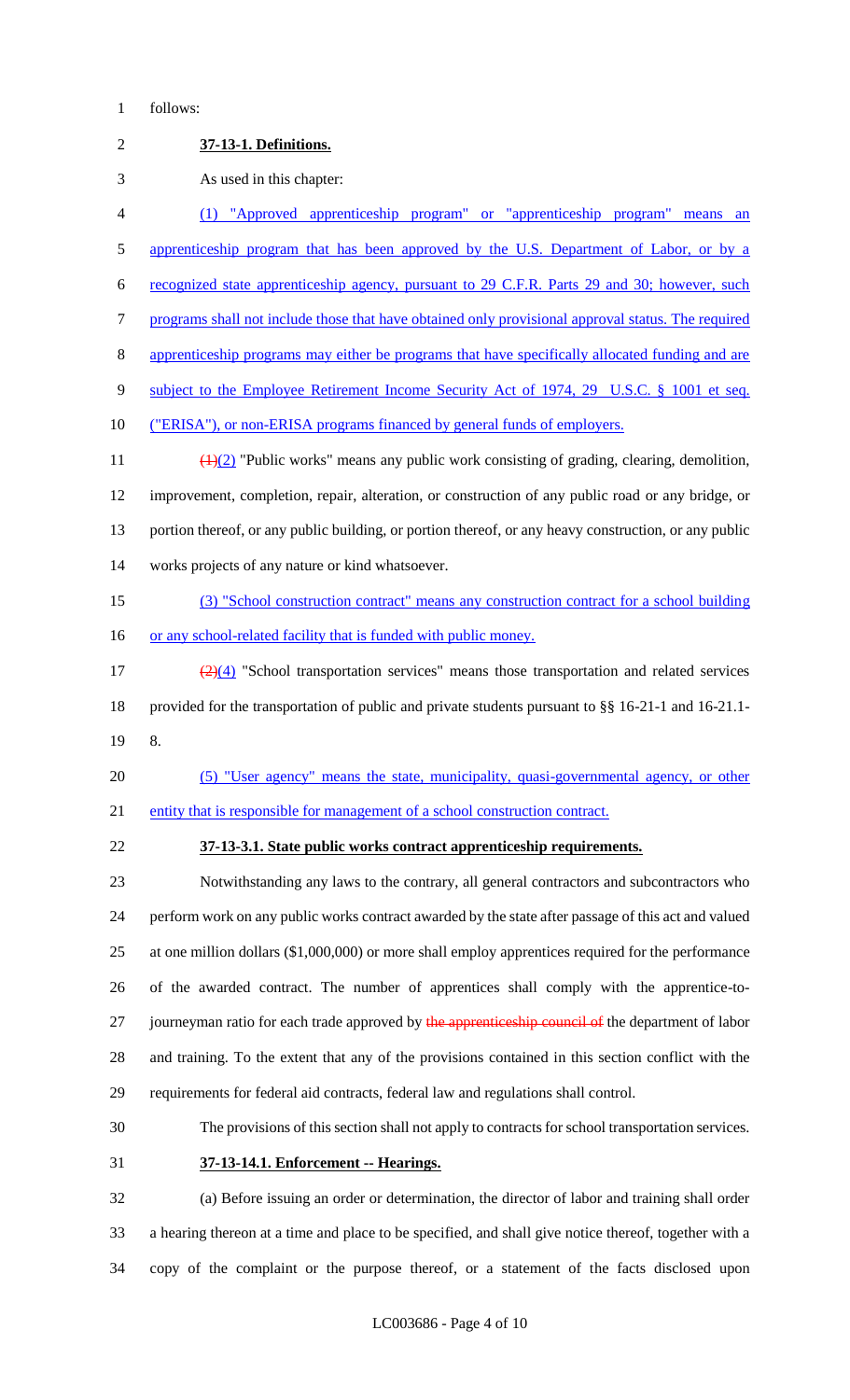investigation, which notice shall be served personally or by mail on any person, firm, or corporation affected thereby. The person, firm, or corporation shall have an opportunity to be heard in respect to the matters complained of at the time and place specified in the notice, which time shall be not less than five (5) days from the service of the notice personally or by mail. The hearing shall be 5 held within  $\frac{\tan(10)}{\tan(10)}$  thirty (30) days from the order of hearing. The hearing shall be conducted by the director of labor and training or his or her designee. The hearing officer in the hearing shall be deemed to be acting in a judicial capacity and shall have the right to issue subpoenas, administer oaths, and examine witnesses. The enforcement of a subpoena issued under this section shall be regulated by Rhode Island civil practice law and rules. The hearing shall be expeditiously conducted, and upon such hearing, the hearing officer shall determine the issues raised thereon and 11 shall make a determination and enter an order within  $\frac{\tan(10)}{\tan(10)}$  thirty (30) days of the close of the hearing, and forthwith serve a copy of the order, with a notice of the filing thereof, upon the parties to the proceeding, personally or by mail. The order shall dismiss the charges or direct payment of wages or supplements found to be due, including interest at the rate of twelve percentum (12%) per annum from the date of the underpayment to the date of payment, and may direct payment of reasonable attorney's fees and costs to the complaining party.

 (b) In addition to directing payment of wages or supplements including interest found to be due, the order shall also require payment of a further sum as a civil penalty in an amount up to three times the total amount found to be due. Further, if the amount of salary owed to an employee pursuant to this chapter but not paid to the employee in violation of thereof exceeds five thousand 21 dollars (\$5,000), it shall constitute a misdemeanor and shall be referred to the office of the attorney general. The misdemeanor shall be punishable for a period of not more than one year in prison 23 and/or fined not more than one thousand dollars (\$1,000). In assessing the amount of the penalty, due consideration shall be given to the size of the employer's business, the good faith of the employer, the gravity of the violation, the history of previous violations, and the failure to comply with recordkeeping or other nonwage requirements. The surety of the person, firm, or corporation found to be in violation of the provisions of this chapter shall be bound to pay any penalties assessed on such person, firm, or corporation. The penalty shall be paid to the department of labor and training for deposit in the state treasury; provided, however, it is hereby provided that the general treasurer shall establish a dedicated "prevailing wages enforcement fund" for the purpose of depositing the penalties paid as provided herein. There is hereby appropriated to the annual budget of the department of labor and training the amount of the fund collected annually under this section, to be used at the direction of the director of labor and training for the sole purpose of enforcing prevailing wage rates as provided in this chapter.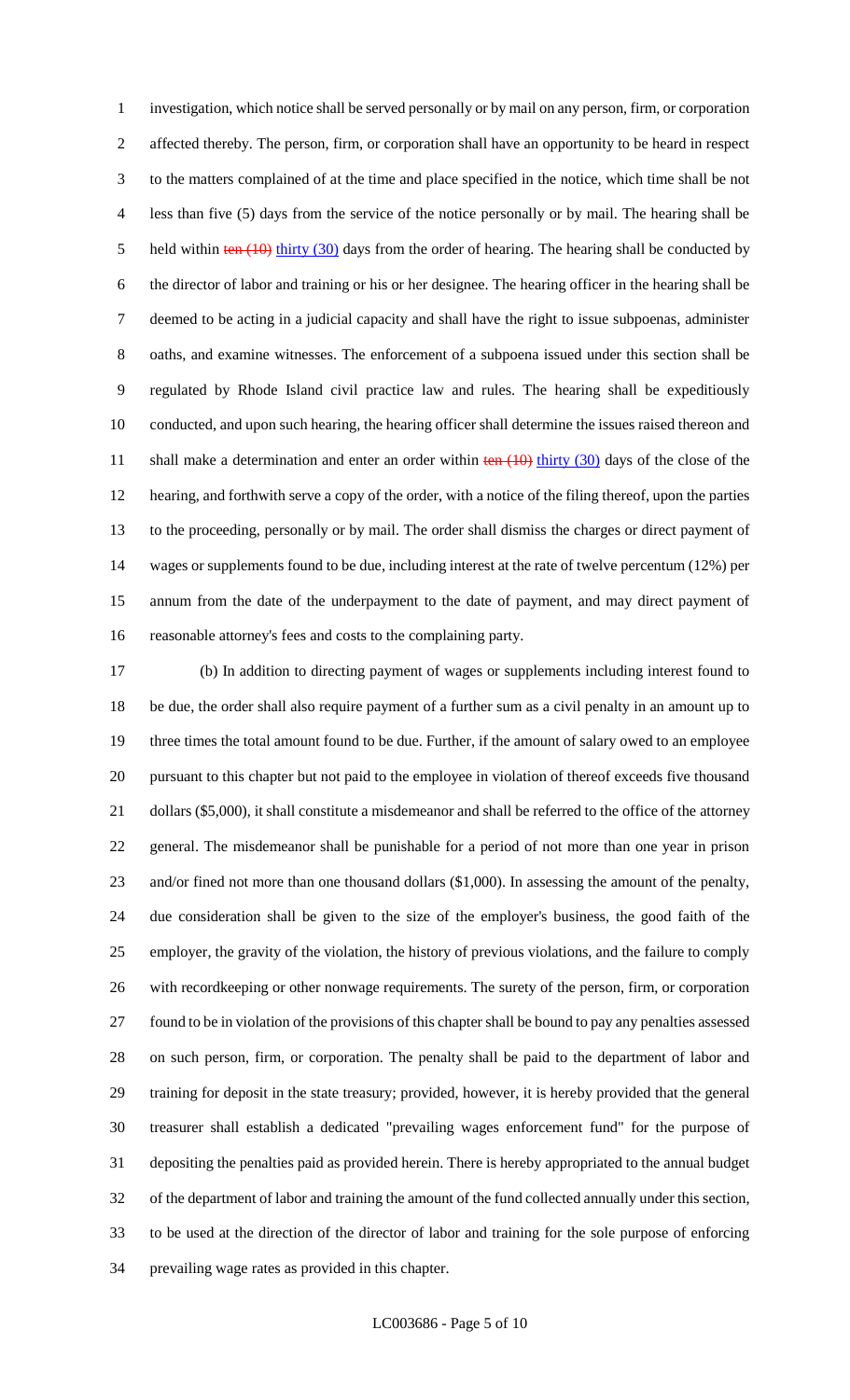(c) For the purposes of this chapter, each day or part thereof of violation of any provision of this chapter by a person, firm, or corporation, whether the violation is continuous or intermittent, shall constitute a separate and succeeding violation.

 (d) In addition to the above, any person, firm, or corporation found in violation of any of the provisions of this chapter by the director of labor and training, an awarding authority, or the hearing officer, shall be ineligible to bid on, or be awarded work by, an awarding authority or perform any such work for a period of no less than eighteen (18) months and no more than thirty- six (36) months from the date of the order entered by the hearing officer. Once a person, firm, or corporation is found to be in violation of this chapter, all pending bids with any awarding authority shall be revoked, and any bid awarded by an awarding authority prior to the commencement of the work shall also be revoked.

 (e) In addition to the above, any person, firm, or corporation found to have committed two (2) or more willful violations in any period of eighteen (18) months of any of the provisions of this chapter by the hearing officer, which violations are not arising from the same incident, shall be ineligible to bid on, or be awarded work by, an awarding authority or perform any work for a period of sixty (60) months from the date of the second violation.

 (f) The order of the hearing officer shall remain in full force and effect unless stayed by order of the superior court.

 (g) The director of labor and training, awarding authority, or hearing officer shall notify the bonding company of any person, firm, or corporation suspected of violating any section of this chapter. The notice shall be mailed certified mail and shall enumerate the alleged violations being investigated.

 (h) In addition to the above, any person, firm, or corporation found to have willfully made 24 a false or fraudulent representation on certified payroll records or in reporting their apprenticeship 25 information to any government agency shall be referred to the office of the attorney general. A first violation of this section shall be considered a misdemeanor and shall be punishable for a period of not more than one year in prison and/or fined one thousand dollars (\$1,000). A second or subsequent violation of this section shall be considered a felony and shall be punishable for a period of not more than three (3) years imprisonment, a fine of three thousand dollars (\$3,000), or both. Further, any person, firm, or corporation found to have willfully made a false or fraudulent 31 representation on certified payroll records <u>or in reporting their apprenticeship information to any</u> government agency shall be required to pay a civil penalty to the department of labor and training in an amount of no less than two thousand dollars (\$2,000) and not greater than fifteen thousand dollars (\$15,000) per representation.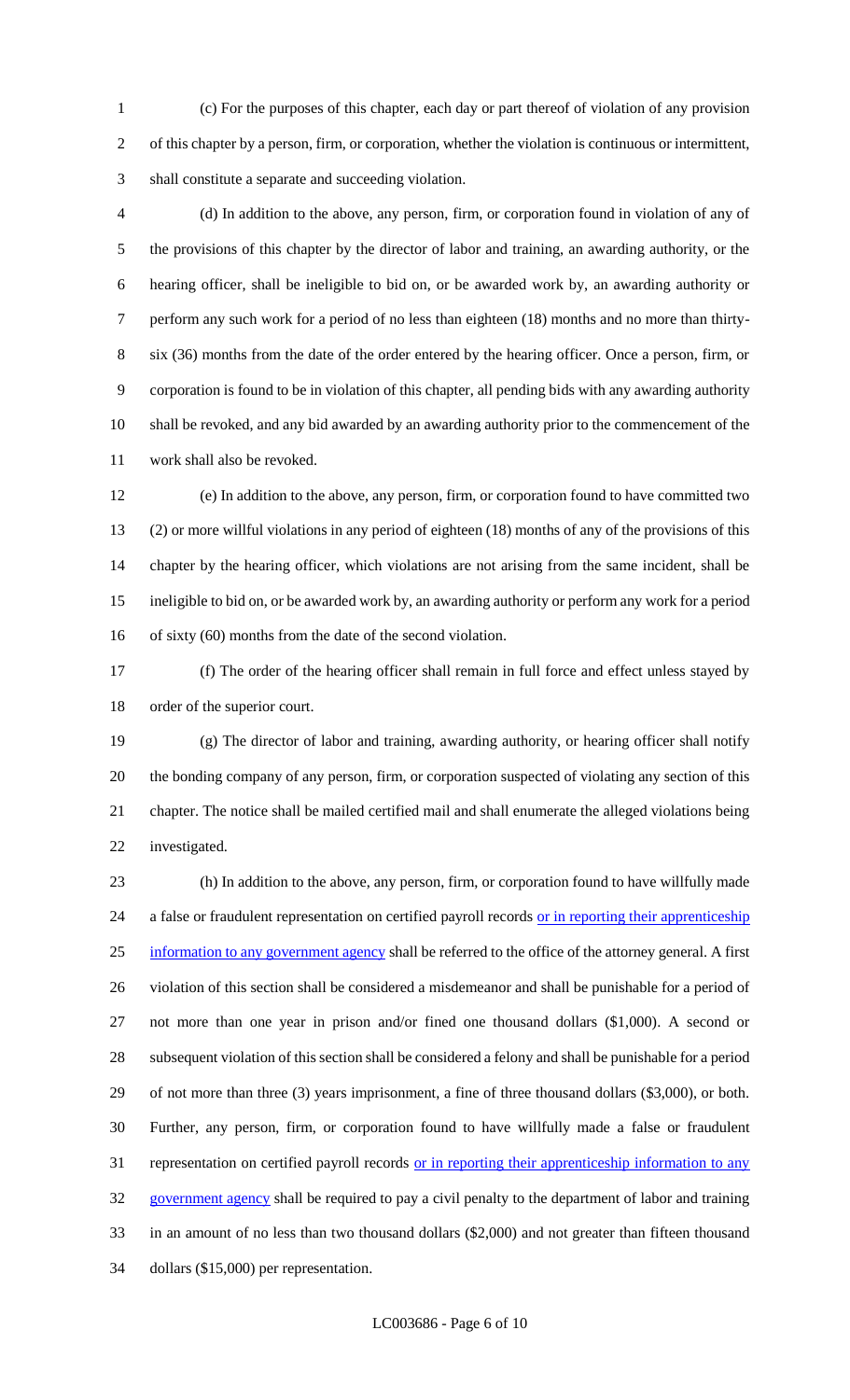- 1 SECTION 3. Chapter 37-13 of the General Laws entitled "Labor and Payment of Debts by
- 2 Contractors" is hereby amended by adding thereto the following section:
- 

3 **37-13-3.3. Public school construction contract apprenticeship requirements.**  4 (a) Notwithstanding any laws to the contrary, all specifications in any invitations to bid on 5 any school construction contract valued at five million dollars (\$5,000,000) or more shall include 6 a requirement that all bidders responding to an invitation to bid on a school construction contract 7 shall have an approved apprenticeship program for all apprenticable crafts or trades that will be 8 employed on the project at the time of bid. All bidders responding to such invitation to bid shall 9 also provide proof in the bid package of the existence of an approved apprenticeship program for 10 all crafts or trades that will be employed on the project by all contractors and subcontractors needed 11 for the project. All general contractors and subcontractors who perform work on any school 12 construction contract valued at five million dollars (\$5,000,000) or more that is awarded after the 13 effective date of this chapter shall ensure that no less than ten percent (10%), but with a goal of at 14 least fifteen percent (15%), of the labor hours worked on the project shall be performed by 15 apprentices for all apprenticable crafts or trades that will be employed on the project. The provisions 16 of the section shall only apply to contractors and subcontractors with five (5) or more employees. 17 (b) The ten percent (10%) apprenticeship requirement shall be applied per month.

18 (c) All bids for such school construction contracts valued at five million dollars 19 (\$5,000,000) or more must fully comply with the intent and purpose of existing state law provisions 20 requiring the use of qualified, responsible bidders pursuant to  $\S$  45-55-5, including the criteria that 21 invitation for such bids shall reference this chapter when enumerating the objective measurable 22 criteria that will be used to make awards, as required by § 45-55-5 (b).

- 23 (d) Upon petition by a contractor in writing, a user agency may lower the ten percent (10%) 24 apprenticeship requirement of this section for a specific project for one or more crafts or trades for 25 the following reasons:
- 26 (1) The demonstrated lack of availability of apprentices and/or lack of apprentice programs 27 in specific geographic areas; or
- 28 (2) Participating contractors have demonstrated a good faith effort to comply with the 29 requirements of this section but have not been able to attain the ten percent (10%) requirement.
- 30 (e) Any determination by a user agency to lower the apprenticeship requirements according
- 31 to this subsection shall be provided in writing, to the contractor and to the state department of labor 32 and training.
- 33 (f) The state department of labor and training shall provide information and technical 34 assistance to any affected user agencies and contractors awarded any school construction contracts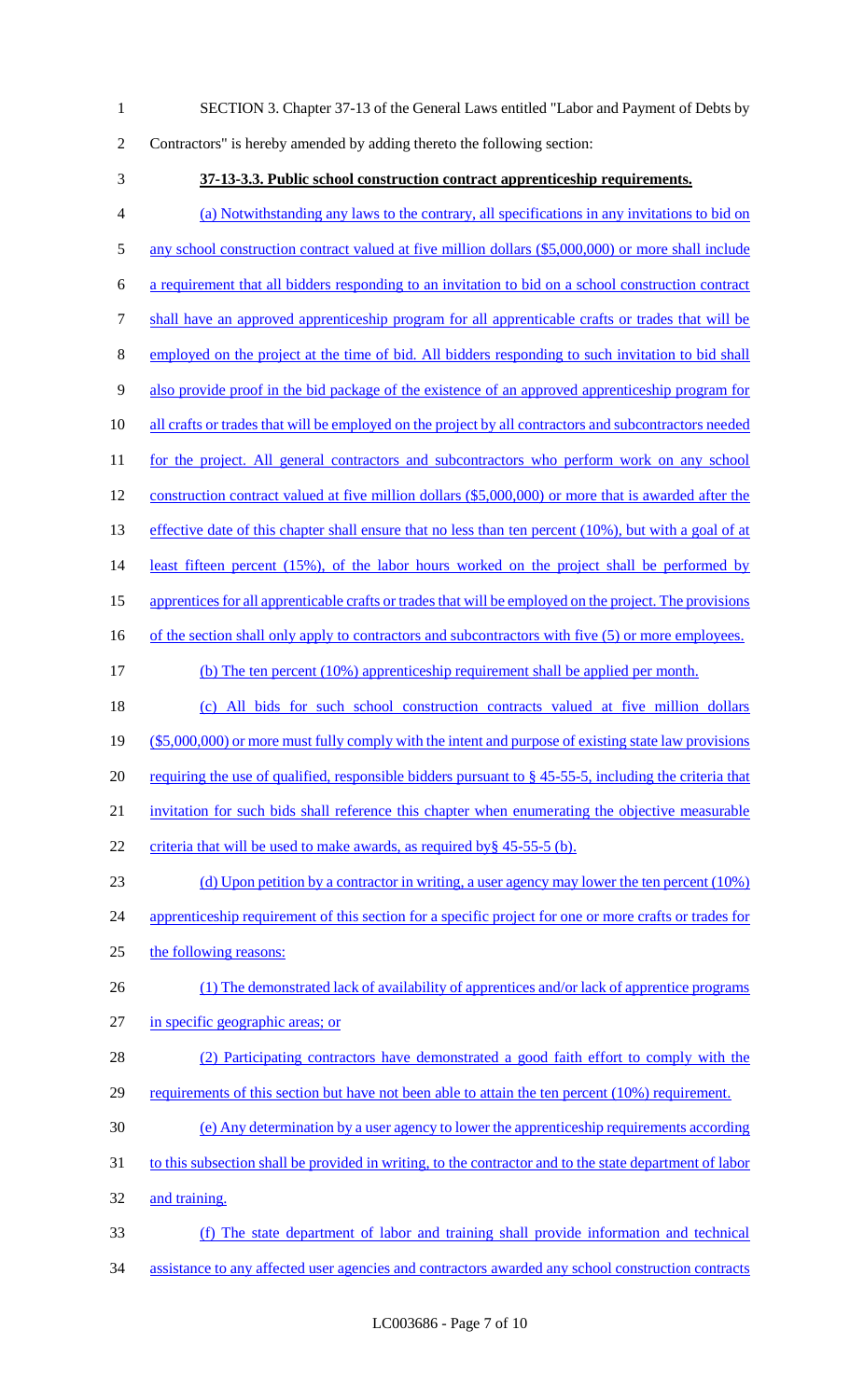- 1 relative to their obligations under this chapter.
- 2 (g) Any contractor or subcontractor awarded a school construction contract shall collect 3 and submit the following data for each project covered by this section to the user agency on certified 4 payroll forms, as required by § 37-13-13:
- 5 (1) The name and dollar value of the project being worked on;
- 6 (2) The name of each apprentice, categorized by trade or craft; each apprentice's 7 registration number; the name and address of each apprentice's approved apprenticeship program;
- 8 and the number of hours each apprentice has worked on the project for each month being reported;
- 9 (3) The name of each journey level worker, categorized by trade or craft, and the number

10 of hours each has worked on the project for each month being reported; and

11 (4) If applicable, the number, type, and rationale for the exceptions granted.

12 (h) Upon receiving the data from any contractor or subcontractor awarded a school 13 construction contract, the user agency shall provide the department of administration with said data. 14 The department of administration shall develop procedures for using and comparing said data and 15 shall annually publish a report with aggregate data related to apprenticeships.

 (i) Upon receiving the data from any contractor or subcontractor awarded a school construction project, the user agency shall provide the department of administration and the 18 department of labor and training with said data. The department of administration shall develop procedures for using and comparing said data and shall annually publish a report with aggregate data related to apprenticeships.

21 (j) The user agency shall withhold the next scheduled payment to any contractor or 22 subcontractor who does not submit the information required by the provisions of this section and 23 shall also notify the director of labor and training of the contractor's noncompliance. The user 24 agency shall withhold final payment until all of the information requested by the provisions of this 25 section have been provided.

26 (k) The department of labor and training may also impose a penalty of up to five hundred 27 dollars (\$500) for each calendar day that any contractor or subcontractor does not comply with the 28 requirement to submit data pursuant to the provisions of this section, as determined by the director 29 of the department of labor and training. Such penalty shall be paid by the contractor or 30 subcontractor to the department of labor and training. Mere errors and inadvertent omissions shall 31 not be grounds for imposing a penalty under this section. The severity of any penalties shall be 32 based on the facts and circumstances involved in the violation including whether there are reports 33 or multiple violations and/or willful conduct.

34 (l) All penalties assessed pursuant to the provisions of this section shall be paid to the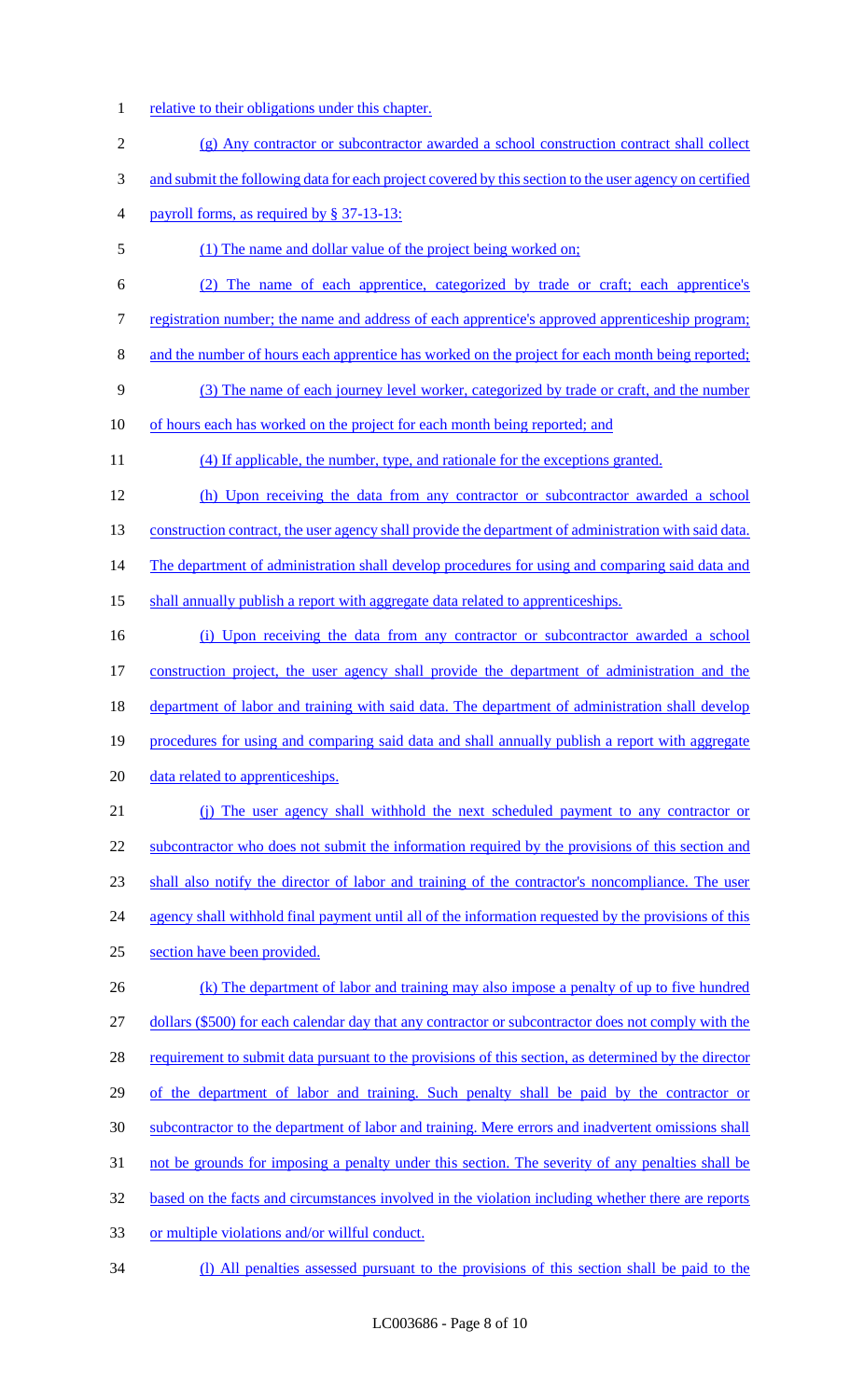- 1 department of labor and training's dedicated "prevailing wage enforcement fund" and be deposited
- 2 in a restricted receipt account.
- 3 (m) Failure of the contractors and subcontractors required to utilize apprentices or be
- 4 exempted shall be considered a material breach of their school construction contract, and they shall
- 5 be subject to any and all applicable penalties under their contract with the user agency.
- 6 (n) Any contractor or subcontractor aggrieved by any action taken by the director of the
- 7 department of labor and training or the director's designated hearing officer, pursuant to the
- 8 provisions of chapter 13 of title 37, may obtain a review thereof for the purpose of obtaining relief
- 9 from the action or lack of action pursuant to § 37-13-15.
- 10 (o) To the extent that any of the provisions contained in this chapter conflict with the
- 11 requirements for federal aid contracts, federal law and regulations shall control.
- 12 SECTION 4. This act shall take effect upon passage and shall be effective for all contracts
- 13 entered into on and after July 1, 2022.

#### ======== LC003686 ========